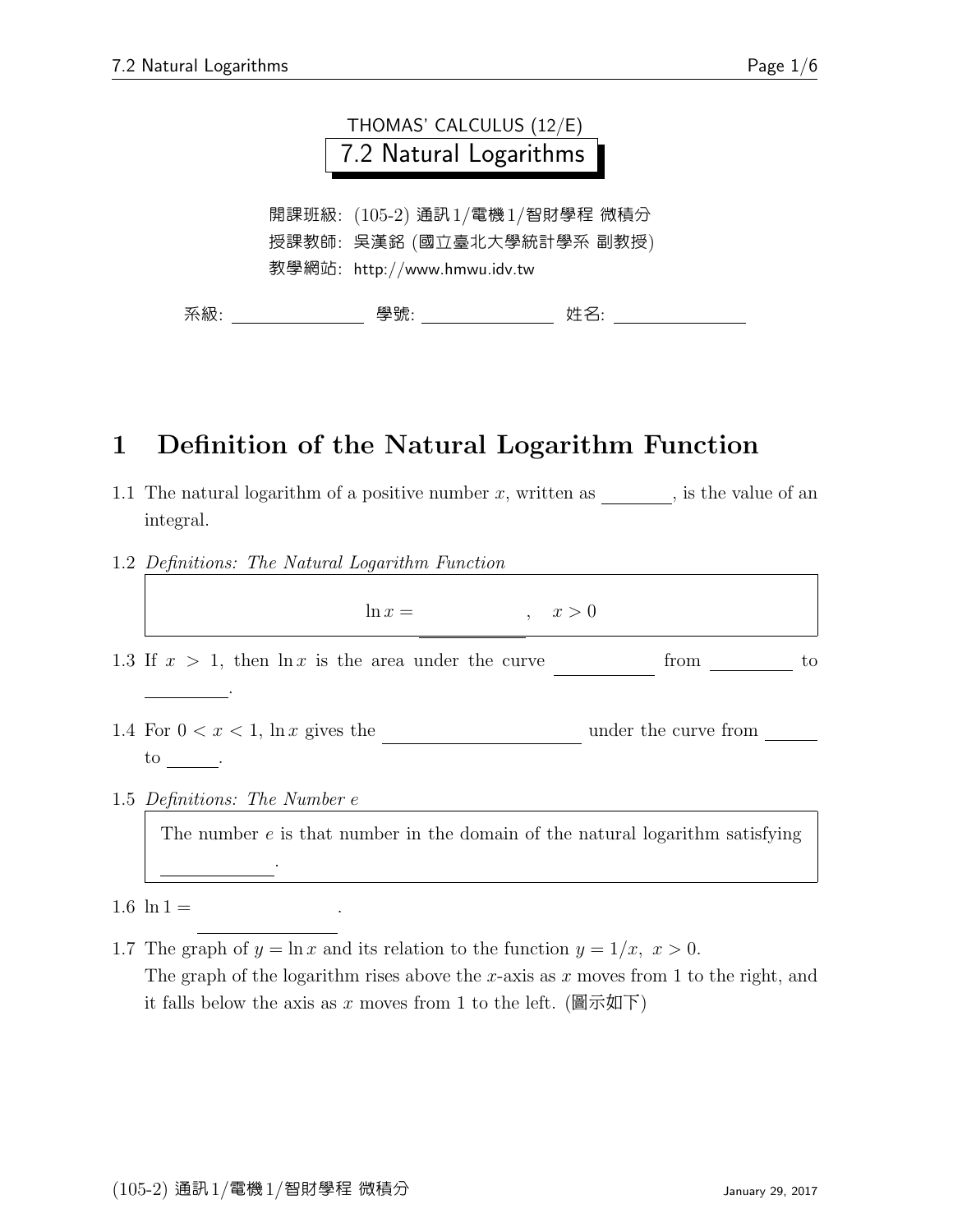

1.8 Geometrically, the number  $e$  corresponds to the point on the  $x$ -axis for which the area under the graph of  $\_\_$  and above the interval  $\_\_$  is the exact area of the unit square.

### 2 The Derivative of  $y = \ln x$

2.1 
$$
\frac{d}{dx}
$$
 ln  $x =$   
\n2.2  $y = \ln u$   
\n
$$
\frac{d}{dx} \ln u =
$$
\n
$$
\frac{d}{dx} \ln u =
$$
\n
$$
\frac{d}{dx} \ln u =
$$
\n
$$
\frac{d}{dx} \ln u =
$$
\n
$$
\frac{d}{dx} \ln u =
$$
\n(example1, p371)\n  
\n1.  $\frac{d}{dx} \ln 2x =$   
\n2.  $\frac{d}{dx} \ln (x^2 + 3) =$   
\n3.  $\frac{d}{dx} \ln ax =$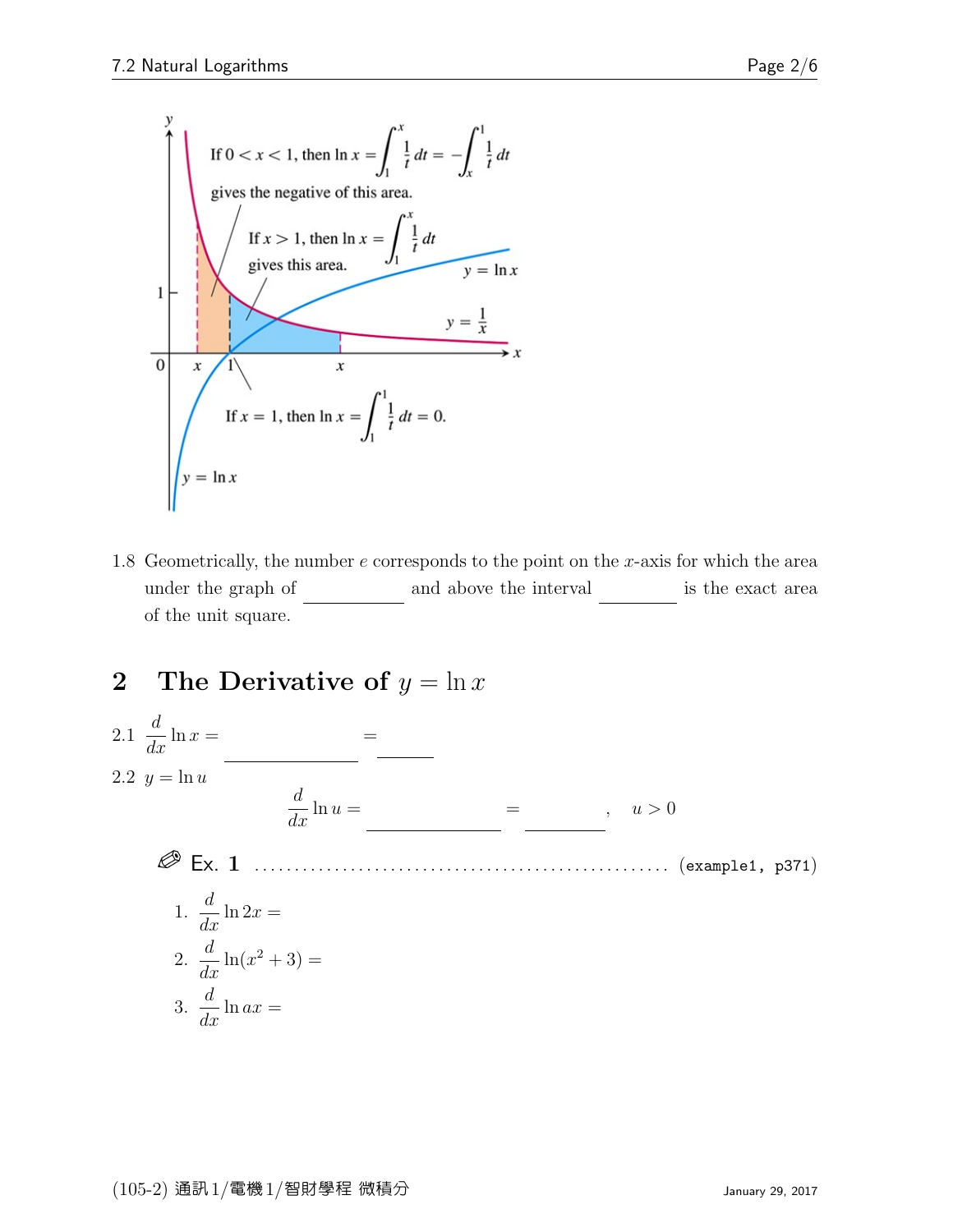### 3 Properties of Logarithms

3.1 Theorem 2: Properties of Logarithms

For any numbers  $a > 0$  and  $x > 0$ , the natural logarithm satisfies the following rules:

(a) Product Rule:  $\begin{tabular}{|c|c|} \hline \quad \quad & \quad \quad & \quad \quad \\ \hline \end{tabular}$ 

 $\ddot{x}$ 

 $\overline{a}$ 

- $(b)$  Quotient Rule:
- $(c)$  Reciprocal Rule:

(d) Power Rule:  $\frac{\phantom{1}}{2\pi}$ 

Ex. 2 . . . . . . . . . . . . . . . . . . . . . . . . . . . . . . . . . . . . . . . . . . . . . . . . . . . . (example2, p372)

- 1.  $\ln 4 + \ln \sin x =$ 2.  $\ln \frac{x+1}{2}$  $2x-3$ = 3. ln sec  $x =$
- 4.  $\ln \sqrt[3]{x+1} =$

# 4 The Integral  $\int (1/u) du$

4.1 If u is a differentiable function that is never zero,

$$
\int \frac{1}{u} \, du = \underline{\qquad}.
$$

4.2 If  $u = f(x)$ , then  $du =$  and -

$$
\int \frac{1}{u} \, du =
$$

 Ex. 3 . . . . . . . . . . . . . . . . . . . . . . . . . . . . . . . . . . . . . . . . . . . . . . . . . . . . (example3, p374)  $\alpha$ <sup>2</sup>  $2x$  $dx$ 

$$
\int_0^2 \frac{2x}{x^2 - 5}
$$
  
*sol:*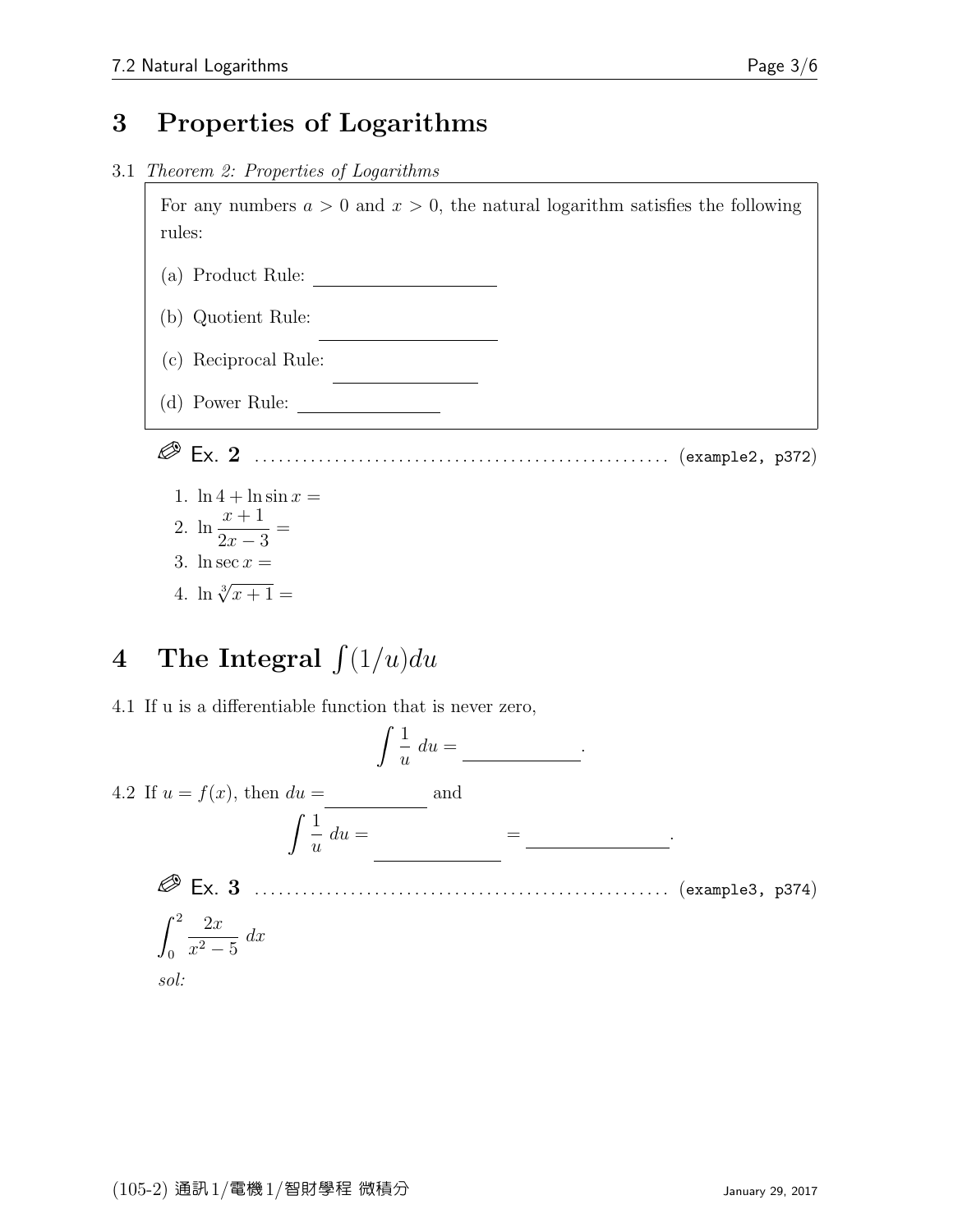## 5 The Integral of  $\tan x$ ,  $\cot x$ ,  $\sec x$  and  $\csc x$

$$
5.1 \int \tan u \, du = \underline{\hspace{2cm}}
$$
 **Proof:**

5.2 
$$
\int \cot u \, du =
$$

Proof:

5.3 
$$
\int \sec u \, du =
$$

Proof:

$$
5.4 \int \csc u \, du = \boxed{\qquad \qquad }
$$

Proof:

Ex. 4 . . . . . . . . . . . . . . . . . . . . . . . . . . . . . . . . . . . . . . . . . . . . . . . . . . . . (example4, p375)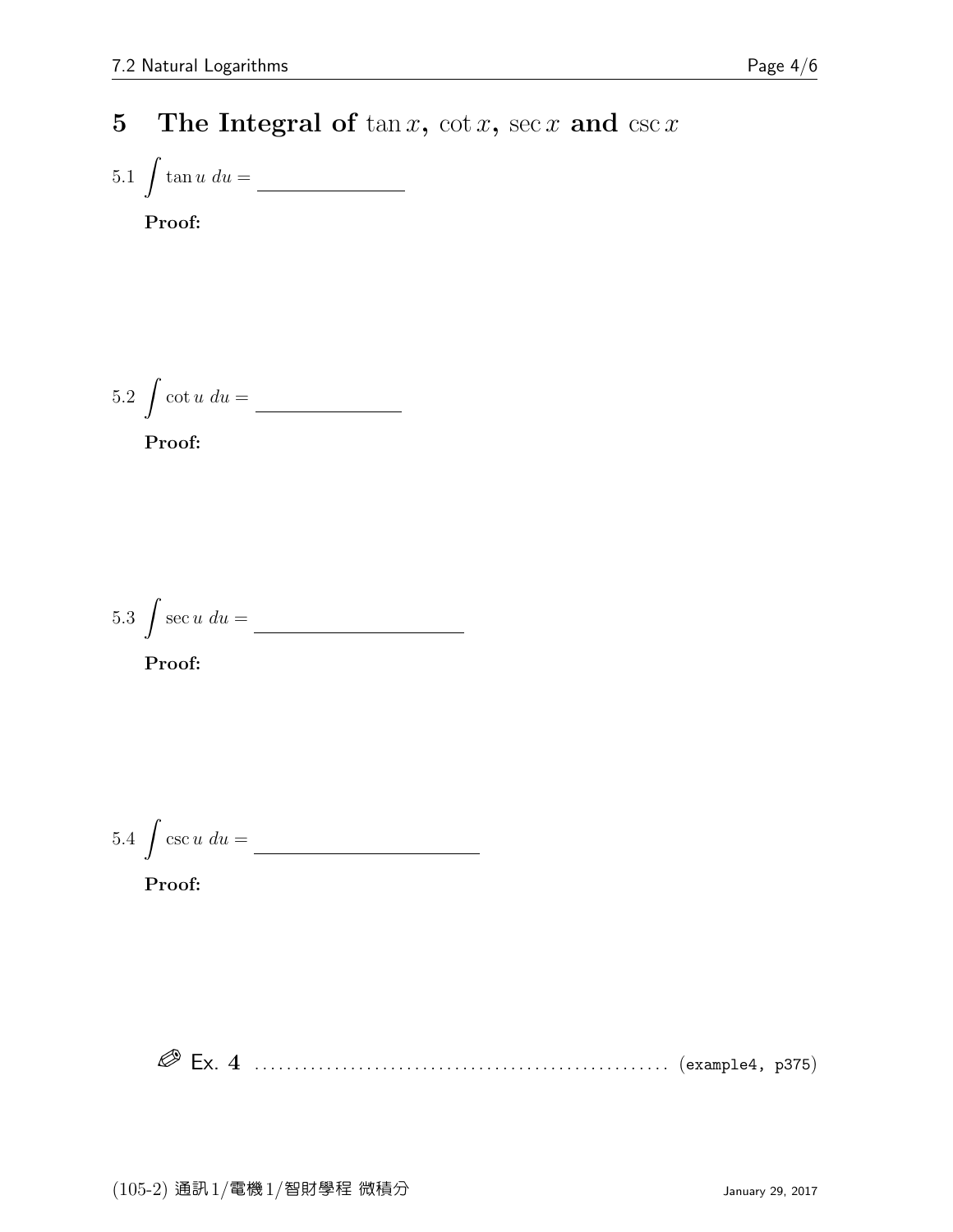$$
\int_0^{\pi/6} \tan 2x \ dx
$$

sol:

# 6 Logarithmic Differentiation

 Ex. 5 . . . . . . . . . . . . . . . . . . . . . . . . . . . . . . . . . . . . . . . . . . . . . . . . . . . . (example5, p375) Find dy/dx if y = (x <sup>2</sup> + 1)(x + 3)<sup>1</sup>/<sup>2</sup> x − 1 , x > 1. sol: